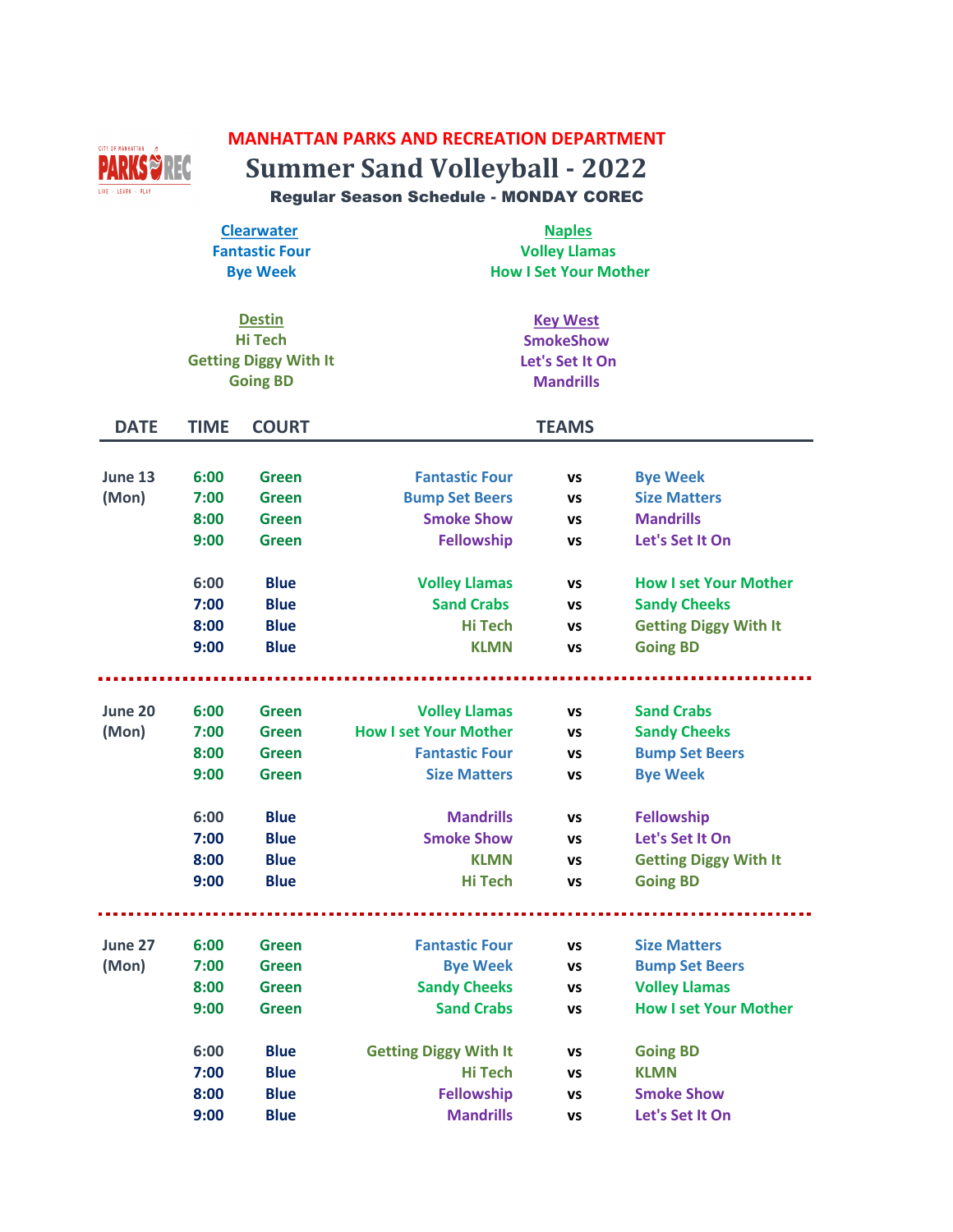#### **Manhattan Parks & Recreation Department**

**2022 Sand Volleyball - Monday CoRec (page 2 of 2)**



| <b>DATE</b> | <b>TIME</b> | <b>COURT</b> |                              | <b>TEAMS</b> |                              |
|-------------|-------------|--------------|------------------------------|--------------|------------------------------|
|             |             |              |                              |              |                              |
| July 11     | 6:00        | <b>Green</b> | <b>Hi Tech</b>               | VS           | <b>Getting Diggy With It</b> |
| (Mon)       | 7:00        | <b>Green</b> | <b>KLMN</b>                  | VS           | <b>Going BD</b>              |
|             | 8:00        | Green        | <b>Fantastic Four</b>        | VS           | <b>Bye Week</b>              |
|             | 9:00        | <b>Green</b> | <b>Bump Set Beers</b>        | VS           | <b>Size Matters</b>          |
|             | 6:00        | <b>Blue</b>  | <b>Smoke Show</b>            | VS           | <b>Mandrills</b>             |
|             | 7:00        | <b>Blue</b>  | <b>Fellowship</b>            | VS           | Let's Set It On              |
|             | 8:00        | <b>Blue</b>  | <b>Volley Llamas</b>         | VS           | <b>How I set Your Mother</b> |
|             | 9:00        | <b>Blue</b>  | <b>Sand Crabs</b>            | VS           | <b>Sandy Cheeks</b>          |
|             |             |              |                              |              |                              |
| July 18     | 6:00        | <b>Green</b> | <b>Volley Llamas</b>         | VS           | <b>Sand Crabs</b>            |
| (Mon)       | 7:00        | <b>Green</b> | <b>How I set Your Mother</b> | VS           | <b>Sandy Cheeks</b>          |
|             | 8:00        | Green        | <b>KLMN</b>                  | VS           | <b>Getting Diggy With It</b> |
|             | 9:00        | <b>Green</b> | <b>Hi Tech</b>               | VS           | <b>Going BD</b>              |
|             | 6:00        | <b>Blue</b>  | <b>Fantastic Four</b>        | VS           | <b>Bump Set Beers</b>        |
|             | 7:00        | <b>Blue</b>  | <b>Size Matters</b>          | VS           | <b>Bye Week</b>              |
|             | 8:00        | <b>Blue</b>  | <b>Mandrills</b>             | VS           | <b>Fellowship</b>            |
|             | 9:00        | <b>Blue</b>  | <b>Smoke Show</b>            | VS           | Let's Set It On              |
|             |             |              |                              |              |                              |
| July 25     | 6:00        | <b>Green</b> | <b>Getting Diggy With It</b> | VS           | <b>Going BD</b>              |
| (Mon)       | 7:00        | <b>Green</b> | Hi Tech                      | VS           | <b>KLMN</b>                  |
|             | 8:00        | <b>Green</b> | <b>Fantastic Four</b>        | VS           | <b>Size Matters</b>          |
|             | 9:00        | <b>Green</b> | <b>Bye Week</b>              | VS           | <b>Bump Set Beers</b>        |
|             | 6:00        | <b>Blue</b>  | <b>Fellowship</b>            | VS           | <b>Smoke Show</b>            |
|             | 7:00        | <b>Blue</b>  | <b>Mandrills</b>             | VS           | Let's Set It On              |
|             | 8:00        | <b>Blue</b>  | <b>Sandy Cheeks</b>          | VS           | <b>Volley Llamas</b>         |
|             | 9:00        | <b>Blue</b>  | <b>Sand Crabs</b>            | VS           | <b>How I set Your Mother</b> |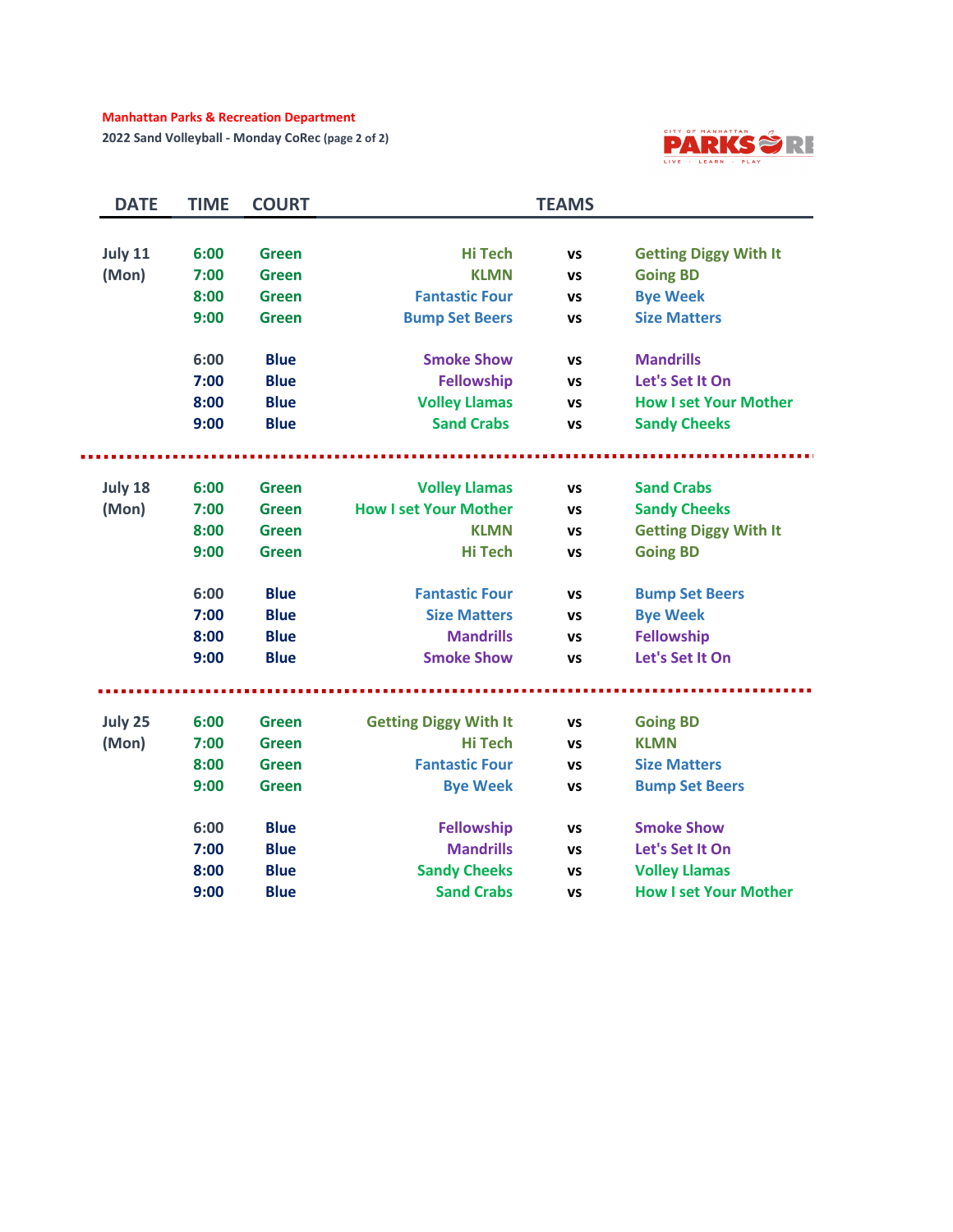# **Summer Sand Volleyball - 2022 MANHATTAN PARKS AND RECREATION DEPARTMENT**



Regular Season Schedule - TUESDAY COREC

Malibu **Laguna** Ball Hogs Balls to the Narwhals Bump Set Cheers Haven Real Estate Group

Here for Beer **McCownGordon** Serves of Steel Spiked Punch

#### **Monterey**

## Dudes and Beaches Hodgepodge **HDS Oddballs**

Purple Wave Water Buffaloes **Huntington** Core Four Prairie Chickens

| <b>DATE</b>      | <b>TIME</b>                  | <b>COURT</b>                                             | <b>TEAMS</b>                                                                                                  |                                                  |                                                                                                 |
|------------------|------------------------------|----------------------------------------------------------|---------------------------------------------------------------------------------------------------------------|--------------------------------------------------|-------------------------------------------------------------------------------------------------|
| June 21<br>(Tue) | 6:00<br>7:00<br>8:00<br>9:00 | Green<br><b>Green</b><br><b>Green</b><br>Green           | <b>Serves of Steel</b><br><b>Spiked Punch</b><br><b>Core Four</b><br><b>Dudes and Beaches</b>                 | <b>VS</b><br><b>VS</b><br><b>VS</b><br>VS        | <b>Here for Beer</b><br><b>McCownGordon</b><br><b>Prairie Chickens</b><br><b>Hodgepodge</b>     |
|                  | 6:00<br>7:00<br>8:00<br>9:00 | <b>Blue</b><br><b>Blue</b><br><b>Blue</b><br><b>Blue</b> | <b>Purple Wave</b><br><b>Balls to the Narwhals</b><br><b>Bump Set Cheers</b><br><b>HDS</b>                    | <b>VS</b><br><b>VS</b><br><b>VS</b>              | <b>Water Buffaloes</b><br><b>Ball Hogs</b><br><b>Haven Real Estate Group</b><br><b>Oddballs</b> |
| June 28<br>(Tue) | 6:00<br>7:00<br>8:00<br>9:00 | Green<br>Green<br>Green<br>Green                         | <b>Here for Beer</b><br><b>Serves of Steel</b><br><b>Core Four</b><br><b>Prairie Chickens</b>                 | <b>VS</b><br>VS<br>VS<br><b>VS</b>               | <b>McCownGordon</b><br><b>Spiked Punch</b><br><b>Purple Wave</b><br><b>Water Buffaloes</b>      |
|                  | 6:00<br>7:00<br>8:00<br>9:00 | <b>Blue</b><br><b>Blue</b><br><b>Blue</b><br><b>Blue</b> | <b>Oddballs</b><br><b>Dudes and Beaches</b><br><b>Balls to the Narwhals</b><br><b>Bump Set Cheers</b>         | <b>VS</b><br><b>VS</b><br><b>VS</b><br><b>VS</b> | <b>Hodgepodge</b><br><b>HDS</b><br><b>Haven Real Estate Group</b><br><b>Ball Hogs</b>           |
| July 5<br>(Tue)  | 6:00<br>7:00<br>8:00<br>9:00 | Green<br>Green<br>Green<br>Green                         | <b>Hodgepodge</b><br><b>Oddballs</b><br><b>Spiked Punch</b><br><b>Serves of Steel</b>                         | VS<br>VS<br><b>VS</b><br><b>VS</b>               | <b>HDS</b><br><b>Dudes and Beaches</b><br><b>Here for Beer</b><br><b>McCownGordon</b>           |
|                  | 6:00<br>7:00<br>8:00<br>9:00 | <b>Blue</b><br><b>Blue</b><br><b>Blue</b><br><b>Blue</b> | <b>Core Four</b><br><b>Balls to the Narwhals</b><br><b>Haven Real Estate Group</b><br><b>Prairie Chickens</b> | <b>VS</b><br><b>VS</b><br>VS<br>VS               | <b>Water Buffaloes</b><br><b>Bump Set Cheers</b><br><b>Ball Hogs</b><br><b>Purple Wave</b>      |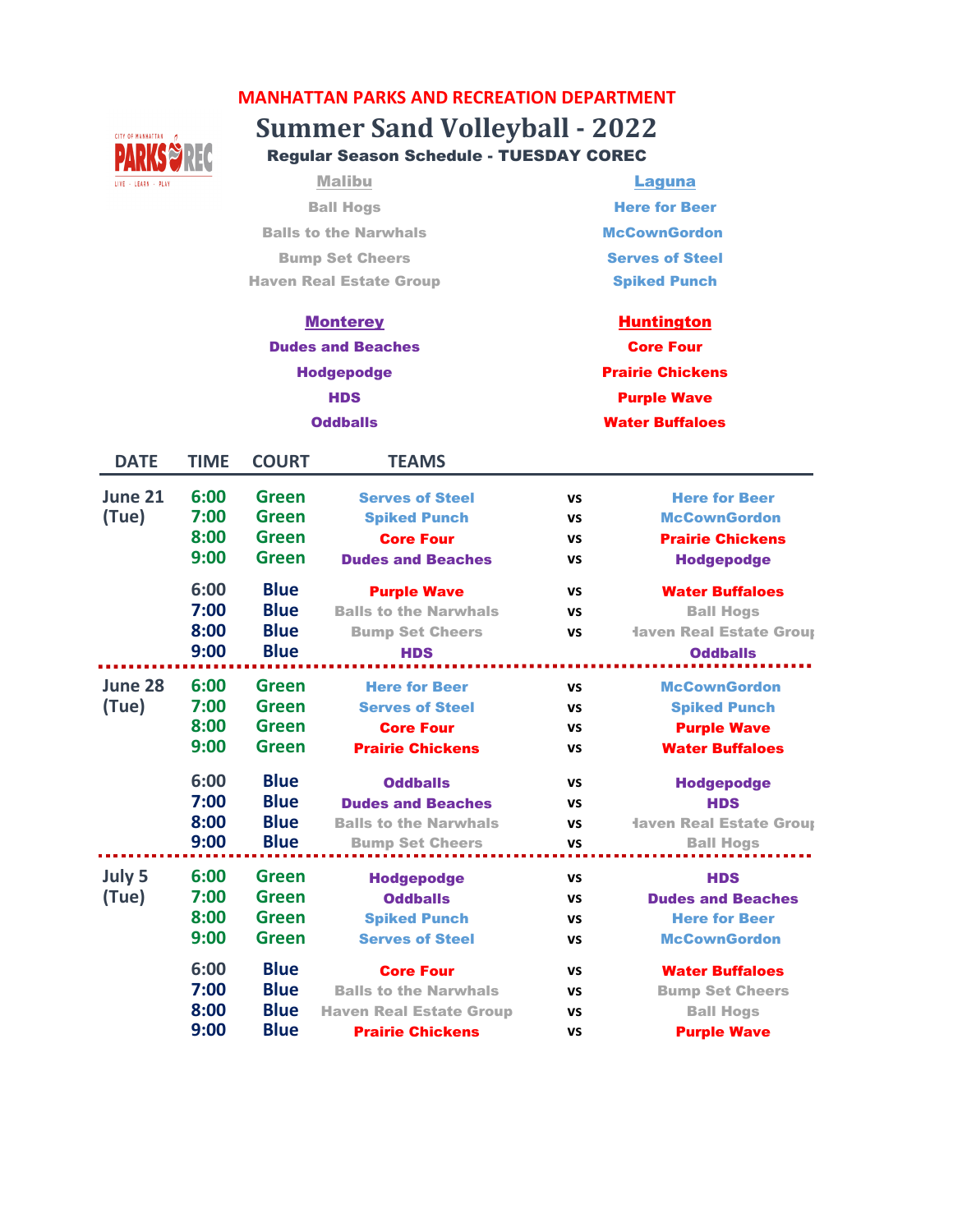#### **Manhattan Parks & Recreation Department**

**2022 Sand Volleyball - Tuesday CoRec (page 2 of 2)**



| <b>DATE</b> | <b>TIME</b> | <b>COURT</b> | <b>TEAMS</b>                   |           |                                |
|-------------|-------------|--------------|--------------------------------|-----------|--------------------------------|
| July 12     | 6:00        | Green        | <b>HDS</b>                     |           | <b>Oddballs</b>                |
| (Tue)       | 7:00        | <b>Green</b> | <b>Balls to the Narwhals</b>   | VS        | <b>Ball Hogs</b>               |
|             | 8:00        | Green        | <b>Bump Set Cheers</b>         | VS        | <b>Haven Real Estate Group</b> |
|             | 9:00        | <b>Green</b> | <b>Core Four</b>               | VS        | <b>Prairie Chickens</b>        |
|             | 6:00        | <b>Blue</b>  | <b>Serves of Steel</b>         | VS        | <b>Here for Beer</b>           |
|             | 7:00        | <b>Blue</b>  | <b>Spiked Punch</b>            | <b>VS</b> | <b>McCownGordon</b>            |
|             | 8:00        | <b>Blue</b>  | <b>Dudes and Beaches</b>       | VS        | <b>Hodgepodge</b>              |
|             | 9:00        | <b>Blue</b>  | <b>Purple Wave</b>             | VS        | <b>Water Buffaloes</b>         |
| July 19     | 6:00        | Green        | <b>Oddballs</b>                | <b>VS</b> | <b>Hodgepodge</b>              |
| (Tue)       | 7:00        | <b>Green</b> | <b>Dudes and Beaches</b>       | <b>VS</b> | <b>HDS</b>                     |
|             | 8:00        | Green        | <b>Balls to the Narwhals</b>   | <b>VS</b> | <b>Iaven Real Estate Group</b> |
|             | 9:00        | Green        | <b>Bump Set Cheers</b>         | <b>VS</b> | <b>Ball Hogs</b>               |
|             |             |              |                                |           |                                |
|             | 6:00        | <b>Blue</b>  | <b>Core Four</b>               | <b>VS</b> | <b>Purple Wave</b>             |
|             | 7:00        | <b>Blue</b>  | <b>Prairie Chickens</b>        | VS        | <b>Water Buffaloes</b>         |
|             | 8:00        | <b>Blue</b>  | <b>Here for Beer</b>           | VS        | <b>McCownGordon</b>            |
|             | 9:00        | <b>Blue</b>  | <b>Serves of Steel</b>         | VS        | <b>Spiked Punch</b>            |
| July 26     | 6:00        | <b>Green</b> | <b>Spiked Punch</b>            | <b>VS</b> | <b>Here for Beer</b>           |
| (Tue)       | 7:00        | <b>Green</b> | <b>Serves of Steel</b>         | VS        | <b>McCownGordon</b>            |
|             | 8:00        | Green        | <b>Hodgepodge</b>              | VS        | <b>HDS</b>                     |
|             | 9:00        | <b>Green</b> | <b>Oddballs</b>                | VS        | <b>Dudes and Beaches</b>       |
|             | 6:00        | <b>Blue</b>  | <b>Prairie Chickens</b>        | VS        | <b>Purple Wave</b>             |
|             | 7:00        | <b>Blue</b>  | <b>Balls to the Narwhals</b>   | <b>VS</b> | <b>Bump Set Cheers</b>         |
|             | 8:00        | <b>Blue</b>  | <b>Haven Real Estate Group</b> | VS        | <b>Ball Hogs</b>               |
|             | 9:00        | <b>Blue</b>  | <b>Core Four</b>               | VS        | <b>Water Buffaloes</b>         |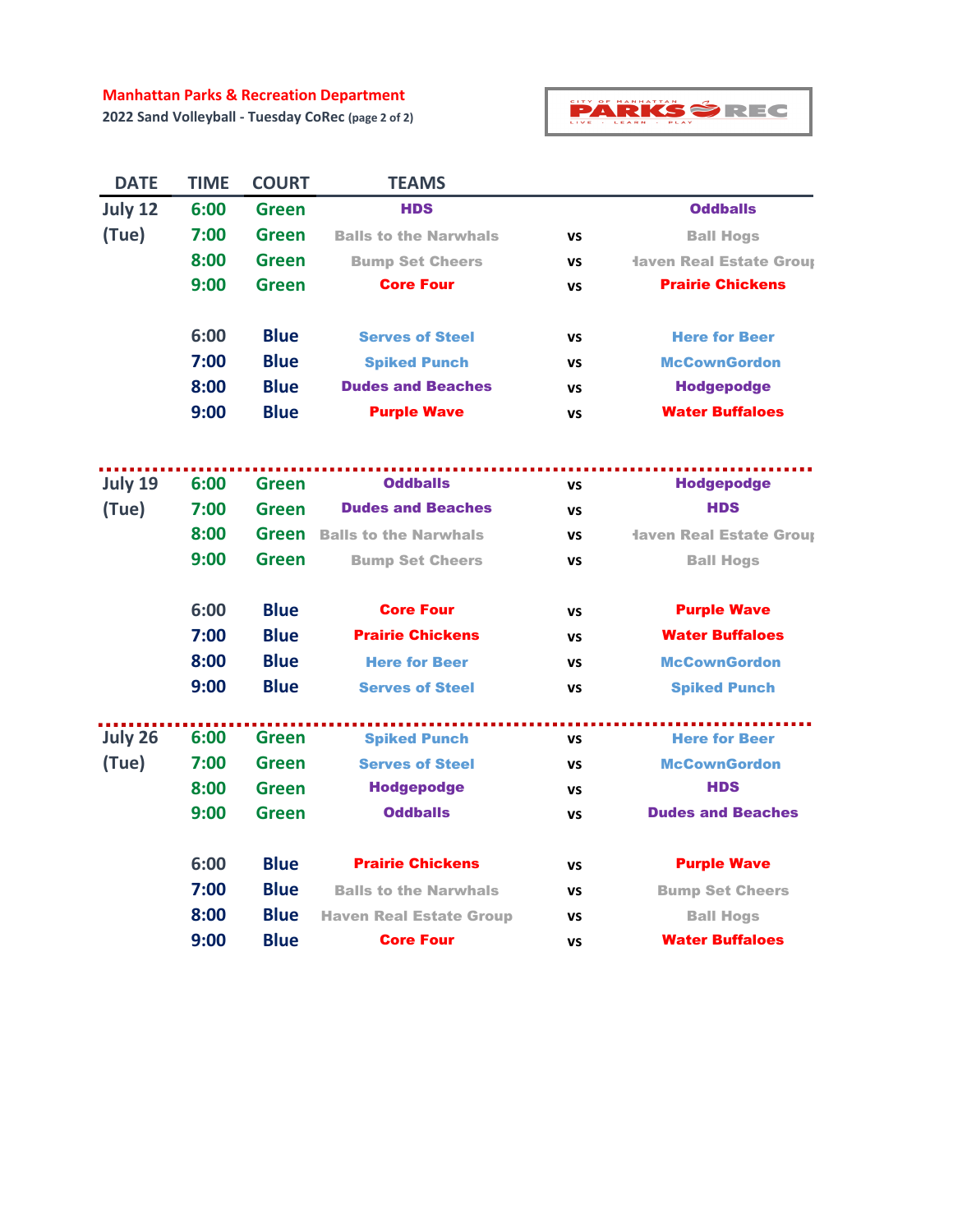### **MANHATTAN PARKS AND RECREATION DEPARTMENT**

# **Summer Sand Volleyball - 2022**



LIVE  $\sim$  LEARN  $\sim$  PLAY

**CAPE COD Bombers Ball N Dolls Old Dogs....New Tricks OSMC PT Bruisers**

**NANTUCKET Ace Holes Blockbusters Hits and Giggles Shotz TED** 

| <b>DATE</b> | <b>TIME</b> | <b>COURT</b> | <b>TEAMS</b>              |           |                         |
|-------------|-------------|--------------|---------------------------|-----------|-------------------------|
|             |             |              |                           |           |                         |
| June 22     | 7:00        | <b>Green</b> | <b>Ace Holes</b>          | VS        | <b>Shotz</b>            |
| (Wed)       | 8:00        | <b>Green</b> | <b>Blockbusters</b>       | VS        | <b>Hits and Giggles</b> |
|             | 9:00        | <b>Green</b> | <b>Blockbusters</b>       | VS        | <b>TED</b>              |
|             | 7:00        | <b>Blue</b>  | <b>Ball N Dolls</b>       | VS        | <b>Bombers</b>          |
|             | 8:00        | <b>Blue</b>  | <b>Old DogsNew Tricks</b> | VS        | <b>OSMC PT Bruisers</b> |
| June 29     | 7:00        | <b>Green</b> | <b>OSMC PT Bruisers</b>   | VS        | <b>Ball N Dolls</b>     |
| (Wed)       | 8:00        | <b>Green</b> | <b>Old DogsNew Tricks</b> | vs        | <b>Bombers</b>          |
|             |             |              |                           |           |                         |
|             | 7:00        | <b>Blue</b>  | <b>Hits and Giggles</b>   | <b>VS</b> | <b>Ace Holes</b>        |
|             | 8:00        | <b>Blue</b>  | <b>Shotz</b>              | <b>VS</b> | <b>TED</b>              |
|             |             |              |                           |           |                         |
| July 6      | 7:00        | <b>Green</b> | <b>Old DogsNew Tricks</b> | VS        | <b>Ball N Dolls</b>     |
| (Wed)       | 8:00        | <b>Green</b> | <b>OSMC PT Bruisers</b>   | <b>VS</b> | <b>Bombers</b>          |
|             | 7:00        | <b>Blue</b>  | <b>TED</b>                | VS        | <b>Hits and Giggles</b> |
|             | 8:00        | <b>Blue</b>  | <b>Ace Holes</b>          | VS        | <b>Blockbusters</b>     |
|             | 9:00        | <b>Blue</b>  | <b>Ace Holes</b>          | <b>VS</b> | <b>Shotz</b>            |
| July 13     | 7:00        | <b>Green</b> | <b>Blockbusters</b>       | VS        | <b>TED</b>              |
| (Wed)       | 8:00        | <b>Green</b> | <b>Hits and Giggles</b>   | vs        | <b>Shotz</b>            |
|             |             |              |                           |           |                         |
|             | 7:00        | <b>Blue</b>  | <b>Ball N Dolls</b>       | <b>VS</b> | <b>Bombers</b>          |
|             | 8:00        | <b>Blue</b>  | <b>Old DogsNew Tricks</b> | VS        | <b>OSMC PT Bruisers</b> |
|             |             |              |                           |           |                         |
| July 20     | 7:00        | <b>Green</b> | <b>Shotz</b>              | VS        | <b>Blockbusters</b>     |
| (Wed)       | 8:00        | <b>Green</b> | <b>OSMC PT Bruisers</b>   | VS        | <b>Ball N Dolls</b>     |
|             | 9:00        | <b>Green</b> | <b>Old DogsNew Tricks</b> | VS        | <b>Bombers</b>          |
|             | 7:00        | <b>Blue</b>  | <b>TED</b>                | vs        | <b>Ace Holes</b>        |
|             | 8:00        | <b>Blue</b>  | <b>TED</b>                | <b>VS</b> | <b>Hits and Giggles</b> |
| July 27     | 7:00        | <b>Green</b> | <b>Ace Holes</b>          | VS        | <b>Shotz</b>            |
| (Wed)       | 8:00        | <b>Green</b> | <b>Blockbusters</b>       | VS        | <b>Hits and Giggles</b> |
|             |             |              |                           |           |                         |
|             | 7:00        | <b>Blue</b>  | <b>Old DogsNew Tricks</b> | <b>VS</b> | <b>Ball N Dolls</b>     |
|             | 8:00        | <b>Blue</b>  | <b>OSMC PT Bruisers</b>   | <b>VS</b> | <b>Bombers</b>          |
|             |             |              |                           |           |                         |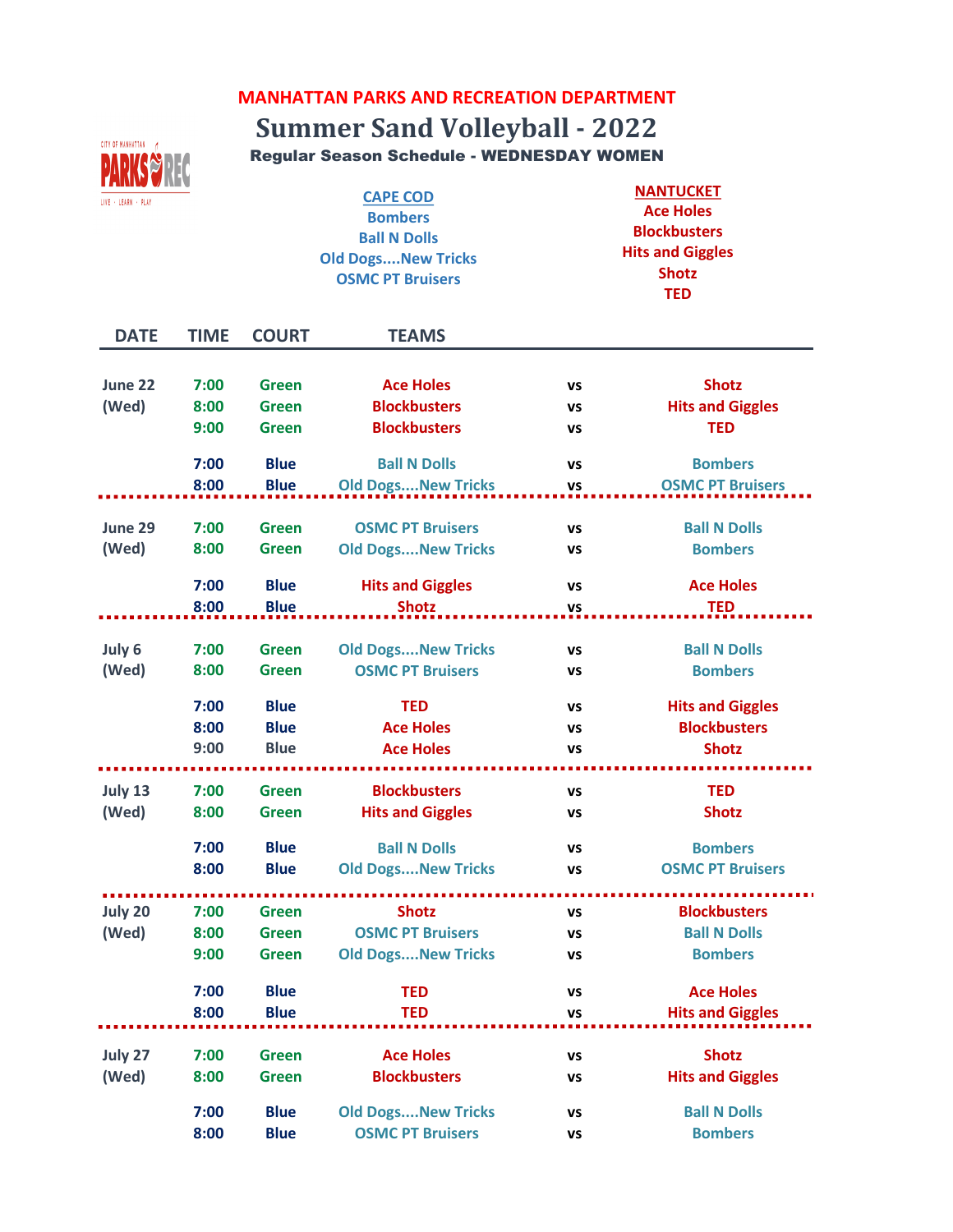

## **MANHATTAN PARKS AND RECREATION DEPARTMENT Summer Sand Volleyball - 2022** Regular Season Schedule - THURSDAY WOMEN

| <b>KAUAI</b><br><b>Big Dig Energy</b><br><b>Blair Hits Project</b><br><b>Bump Set Cheers</b><br><b>Getting Diggy With It</b><br><b>Sandy Beaches</b><br><b>Ball Hogs</b> |                                                                              | <b>MAUI</b>                                                                                                                                               | <b>Lady Gang</b><br><b>The Has Beens</b><br><b>Bunch Of Psychos</b><br><b>We Showed Up</b>                                                                                                                                                                |                                                                        |                                                                                                                                                                                                                          |
|--------------------------------------------------------------------------------------------------------------------------------------------------------------------------|------------------------------------------------------------------------------|-----------------------------------------------------------------------------------------------------------------------------------------------------------|-----------------------------------------------------------------------------------------------------------------------------------------------------------------------------------------------------------------------------------------------------------|------------------------------------------------------------------------|--------------------------------------------------------------------------------------------------------------------------------------------------------------------------------------------------------------------------|
| <b>DATE</b>                                                                                                                                                              | <b>TIME</b>                                                                  | <b>COURT</b>                                                                                                                                              | <b>TEAMS</b>                                                                                                                                                                                                                                              |                                                                        |                                                                                                                                                                                                                          |
| June 16<br>(Thur)<br>June 23<br>(Thur)                                                                                                                                   | 6:00<br>7:00<br>8:00<br>9:00<br>6:00<br>7:00<br>8:00<br>6:00<br>7:00<br>8:00 | <b>Green</b><br><b>Green</b><br><b>Green</b><br><b>Green</b><br><b>Blue</b><br><b>Blue</b><br><b>Blue</b><br><b>Green</b><br><b>Green</b><br><b>Green</b> | <b>Hit Faced</b><br><b>The Womblands</b><br><b>Blair Hits Project</b><br><b>Getting Diggy With It</b><br><b>Bunch Of Psychos</b><br><b>The Has Beens</b><br><b>Bump Set Cheers</b><br><b>Ball Hogs</b><br><b>The Has Beens</b><br><b>Bunch Of Psychos</b> | VS<br>VS<br>VS<br>VS<br><b>VS</b><br><b>VS</b><br>VS<br>vs<br>vs<br>VS | <b>One Hit Wonders</b><br><b>HDS</b><br><b>Big Dig Energy</b><br><b>Sandy Beaches</b><br><b>We Showed Up</b><br><b>Lady Gang</b><br><b>Ball Hogs</b><br><b>Big Dig Energy</b><br><b>We Showed Up</b><br><b>Lady Gang</b> |
|                                                                                                                                                                          | 6:00<br>7:00<br>8:00<br>9:00                                                 | <b>Blue</b><br><b>Blue</b><br><b>Blue</b><br><b>Blue</b>                                                                                                  | <b>Bump Set Cheers</b><br><b>Blair Hits Project</b><br><b>Hit Faced</b><br><b>One Hit Wonders</b>                                                                                                                                                         | VS<br>vs<br><b>VS</b><br><b>VS</b>                                     | <b>Getting Diggy With It</b><br><b>Sandy Beaches</b><br><b>The Womblands</b><br><b>HDS</b>                                                                                                                               |
| June 30<br>(Thur)                                                                                                                                                        | 6:00<br>7:00<br>8:00<br>9:00                                                 | <b>Green</b><br><b>Green</b><br><b>Green</b><br><b>Green</b>                                                                                              | <b>Blair Hits Project</b><br><b>Ball Hogs</b><br><b>We Showed Up</b><br><b>Bunch Of Psychos</b>                                                                                                                                                           | VS<br>vs<br><b>VS</b><br><b>VS</b>                                     | <b>Bump Set Cheers</b><br><b>Getting Diggy With It</b><br><b>Lady Gang</b><br><b>The Has Beens</b>                                                                                                                       |
|                                                                                                                                                                          | 6:00<br>7:00<br>8:00                                                         | <b>Blue</b><br><b>Blue</b><br><b>Blue</b>                                                                                                                 | <b>HDS</b><br><b>One Hit Wonders</b><br><b>Big Dig Energy</b>                                                                                                                                                                                             | VS<br>VS<br><b>VS</b>                                                  | <b>Hit Faced</b><br><b>The Womblands</b><br><b>Sandy Beaches</b>                                                                                                                                                         |